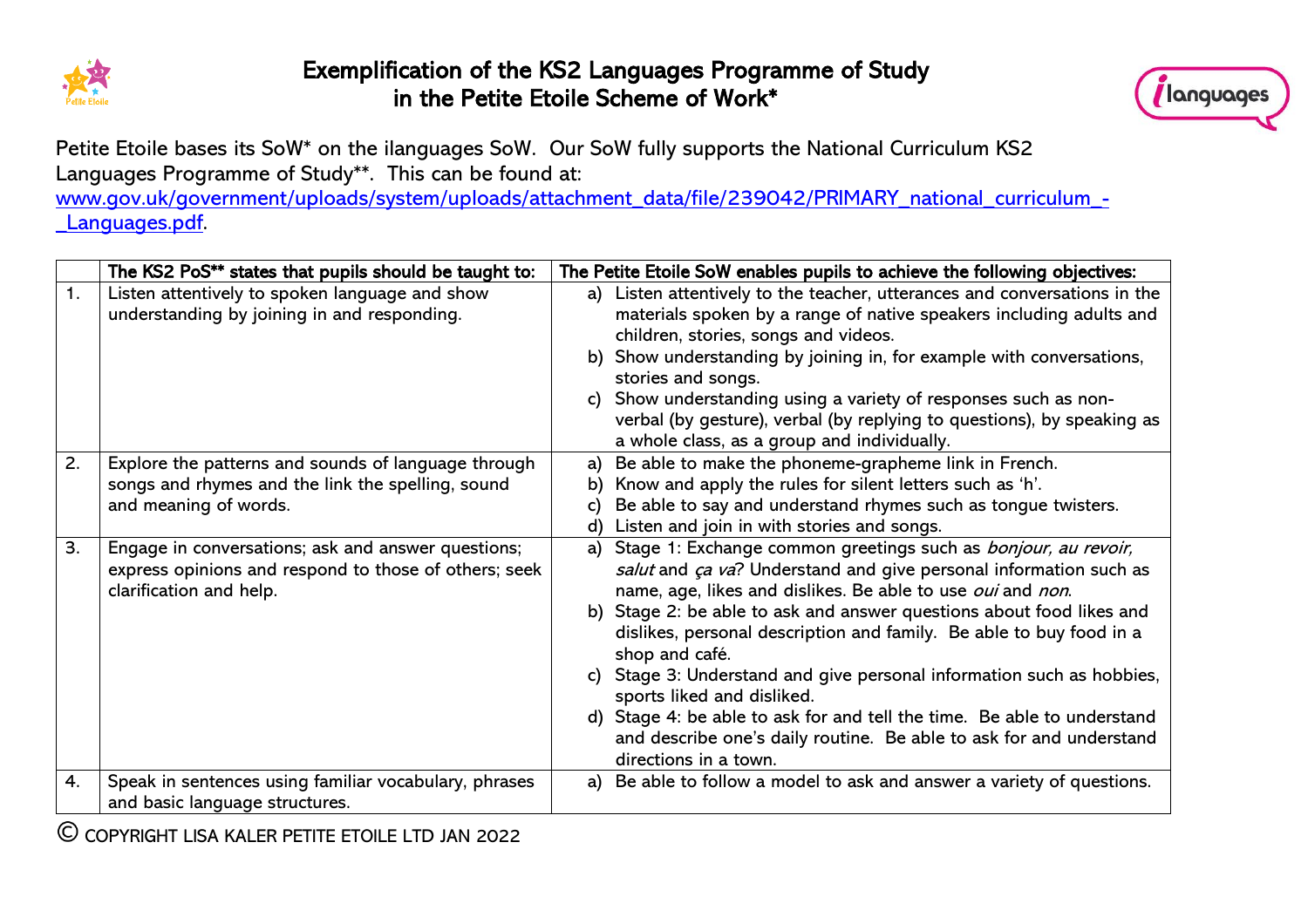| 5.  | Develop accurate pronunciation and intonation so that<br>others understand when they are reading aloud or<br>using familiar words and phrases.                                | $\mathsf{c}$<br>a) | b) Be able to speak in sentences to say what something is $(c'est + a$<br>noun), what you have $(j'ai + a$ noun), who you are $(j e suis + a$ noun/<br>name), what you would like (je voudrais + a noun) using a series of<br>familiar vocabulary.<br>Be able to use the correct article (un/une/le/la/les) with a noun<br>when speaking in simple sentences.<br>Be able to use simple conjunctions, et and mais in sentences.<br>Develop accurate pronunciation using a phonics approach to<br>decoding and reading.<br>b) Copy accurate pronunciation and intonation from native speaker |
|-----|-------------------------------------------------------------------------------------------------------------------------------------------------------------------------------|--------------------|--------------------------------------------------------------------------------------------------------------------------------------------------------------------------------------------------------------------------------------------------------------------------------------------------------------------------------------------------------------------------------------------------------------------------------------------------------------------------------------------------------------------------------------------------------------------------------------------|
|     |                                                                                                                                                                               |                    | audio and video recordings.                                                                                                                                                                                                                                                                                                                                                                                                                                                                                                                                                                |
| 6.  | Present ideas and information orally to a range of<br>audiences.                                                                                                              | a)                 | Be able to present information such as personal details and<br>opinions & reasons in pairs, groups and to the whole class.<br>b) Be able to present this information in the form of a song or rap,<br>poem and play written and performed.                                                                                                                                                                                                                                                                                                                                                 |
| 7.  | Read carefully and show understanding of words,<br>phrases and simple writing.                                                                                                | a)                 | Read aloud stories, songs and raps containing familiar language and<br>structures.<br>b) Demonstrate accurate pronunciation and intonation.                                                                                                                                                                                                                                                                                                                                                                                                                                                |
| 8.  | Appreciate stories, songs, poems and rhymes in the<br>language.                                                                                                               |                    | a) Listen to and interact with stories using verbal and non-verbal<br>responses.<br>b) Take part in action songs, singing the lyrics correctly and<br>demonstrating understanding by doing the correct actions when<br>appropriate.                                                                                                                                                                                                                                                                                                                                                        |
| 9.  | Broaden their vocabulary and develop their ability to<br>understand new words that are introduced into<br>familiar written material, including through using a<br>dictionary. | c)                 | a) Know how to work out the meaning of new words using context,<br>pictoral clues and knowledge of English.<br>b) Understand that bilingual dictionaries and web-based bilingual<br>dictionaries can be used to find the meaning of new words.<br>Start to use web or paper-based bilingual dictionaries and start to<br>look up verbs and understand that they need to be conjugated.<br>Start using verb tables by end of stage 4.                                                                                                                                                       |
| 10. | Write phrases from memory, and adapt these to<br>create new sentences, to express ideas clearly.                                                                              | a)                 | Write sentences and short texts from memory or by using writing<br>frames or picture clues if required. Adapt language and create new<br>sentences.                                                                                                                                                                                                                                                                                                                                                                                                                                        |
| 11. | Describe people, places, things and actions orally and<br>in writing.                                                                                                         | a)                 | Be able to give personal details and opinions orally and in<br>writing.                                                                                                                                                                                                                                                                                                                                                                                                                                                                                                                    |

COPYRIGHT LISA KALER PETITE ETOILE LTD JAN 2022